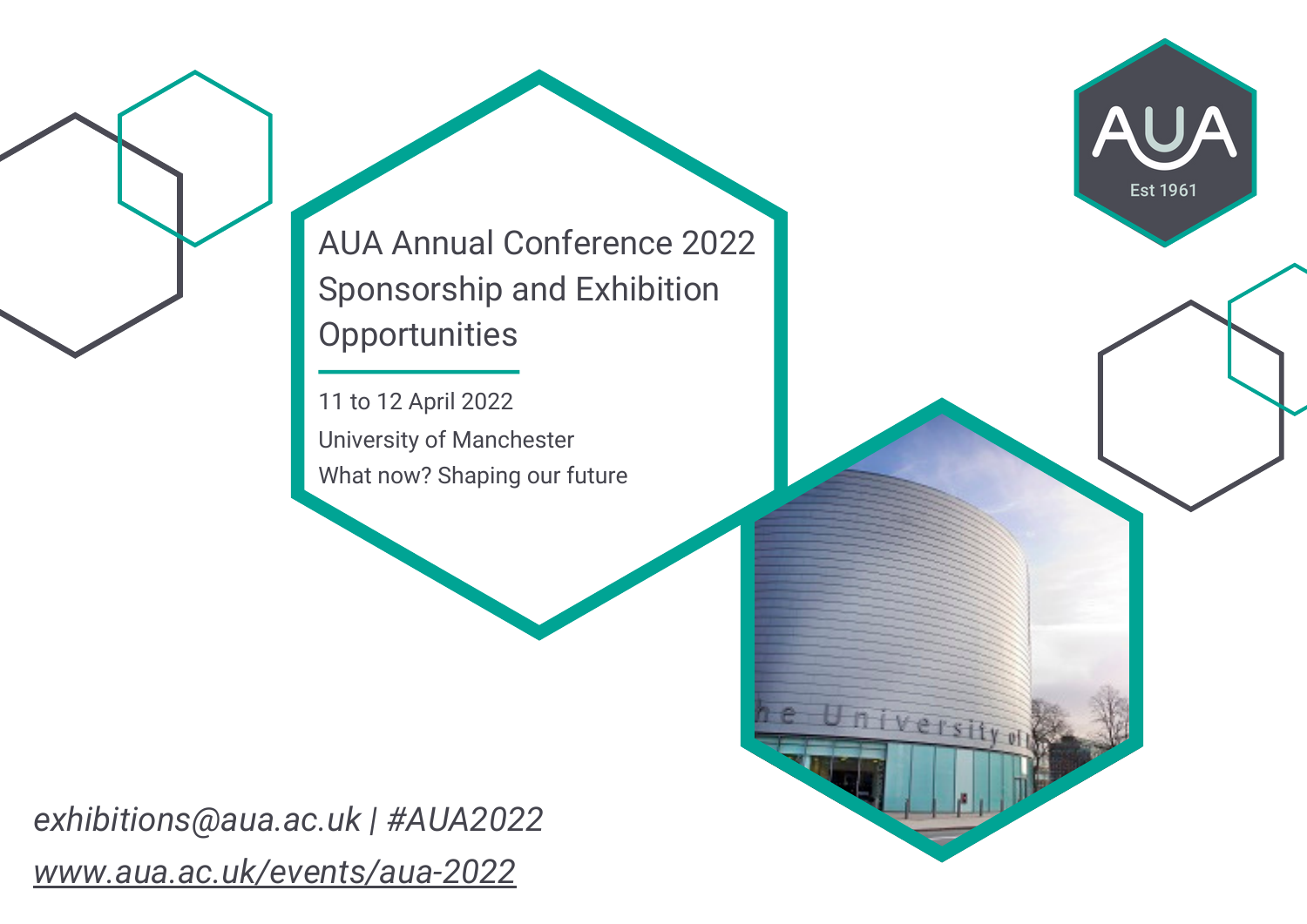

The AUA Annual Conference and Exhibition is the largest conference of its kind. Its history, size and reputation for offering a varied programme, which includes a large exhibition, attracts hundreds of HE professionals from the UK and worldwide each year.

There are a number of exhibitor and sponsorship options available to suit your budget and business aim. Whether your organisation is currently working in HE or looking to enter the HE sector, the AUA Annual Conference can help you to develop client relationships, increase sector presence, encourage brand awareness and showcase your services to HE professionals.

This brochure sets out the opportunities available but if you have specific requirements you wish to discuss please contact Chloe Duxbury at exhibitions@aua.ac.uk.

These opportunities are limited and available on a first come first served basis, so early booking is advisable. To book your package for the 2022 Conference, please complete our sponsorship and exhibition form [using](https://auaforms.wufoo.com/forms/aua-conference-2022-sponsorship-opportunities/) this link.

**Please note**: all of the below packages are **exclusive** of accommodation. Accommodation for all exhibitors/sponsors must be arranged personally by the exhibiting/sponsoring organisation.

*exhibitions@aua.ac.uk | #AUA2022*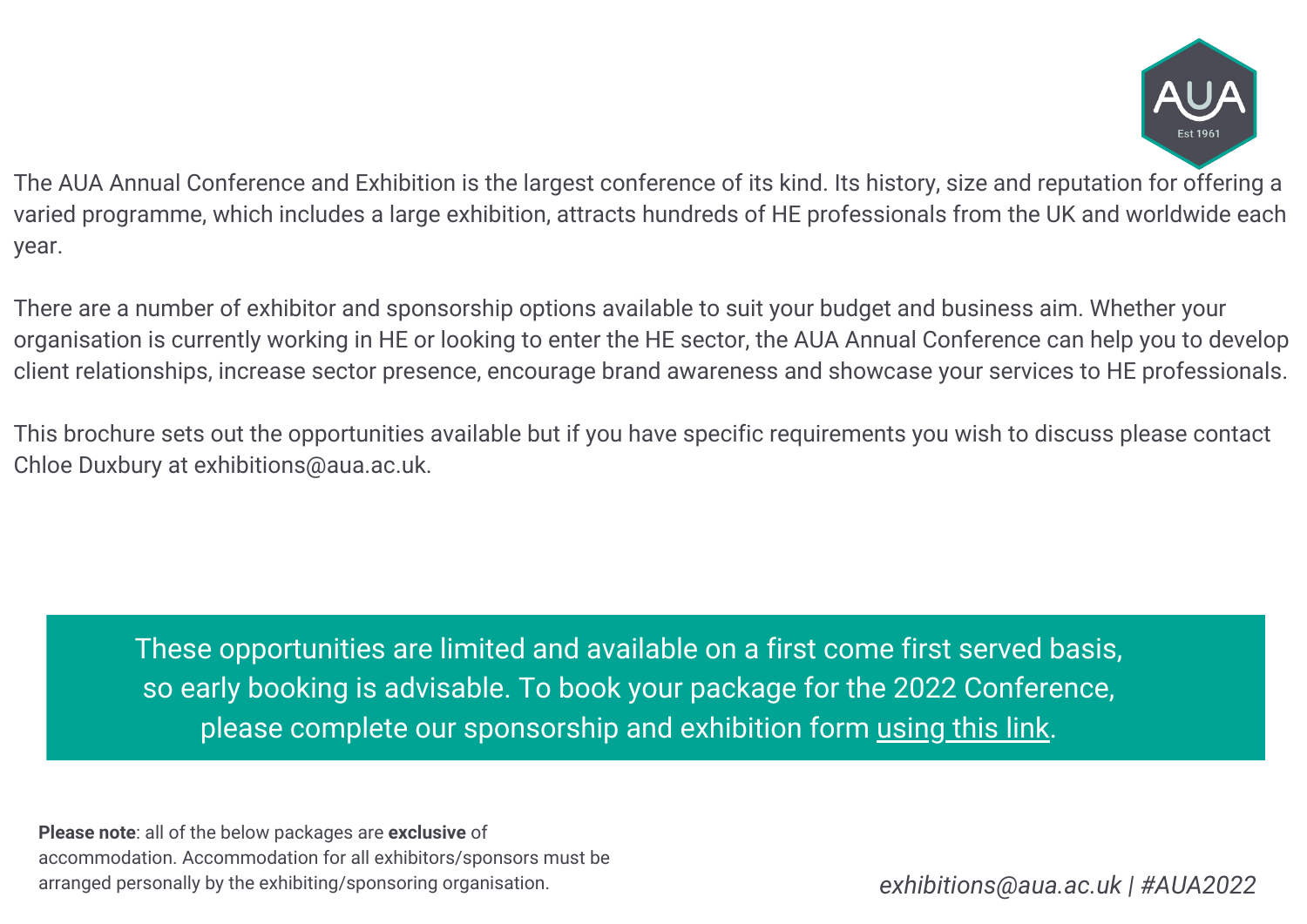AUA Annual Conference and Exhibition 2022 Sponsorship and Exhibition Opportunities



| Exhibition stand - £1800+VAT            | <u> Markerting insert - £350+VAT</u>   |  |  |
|-----------------------------------------|----------------------------------------|--|--|
| <del>Supplier showcase - £800+VA1</del> | Delegate bag - SOLD                    |  |  |
| Plenary sponsorship - £500+VAT          | <b>Branded merchandise item - Free</b> |  |  |
| <u> Hotspot - £250+VAT</u>              |                                        |  |  |
| Banner on the app - £250+VAT            | <b>Terms and conditions</b>            |  |  |

*exhibitions@aua.ac.uk | #AUA2022*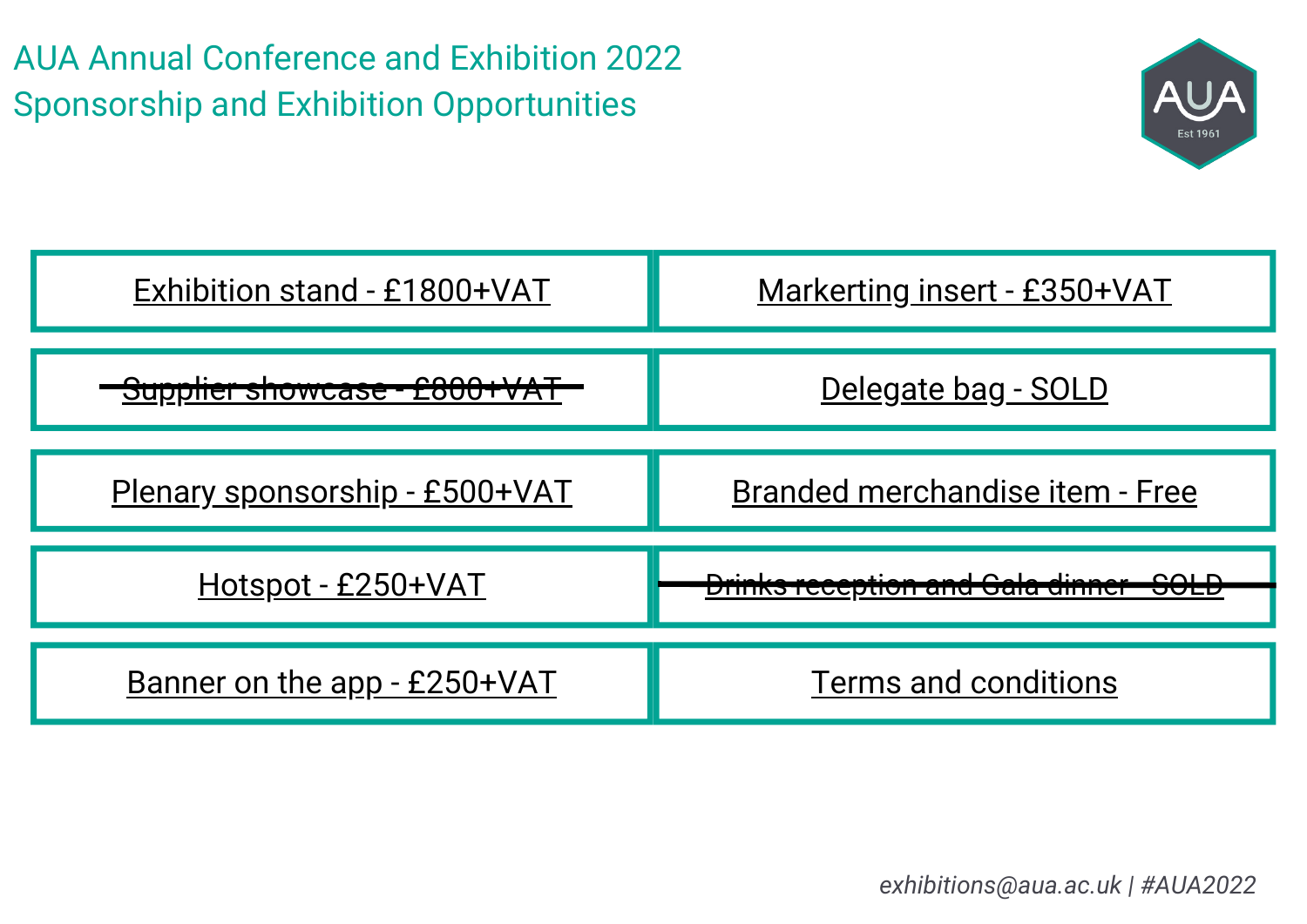

You can read what is included in each individual package below, however all packages will receive the following as standard:

- A welcome message on confirmation of your package across the AUA social media platforms reaching over 10,000 people
- Your logo uploaded to the AUA website with a link to your company site
- The option to write a blog to be posted onto the AUA website forever, and which the AUA will promote via our social media platforms\*

\*The blog should not be a direct sales pitch and will be moderated by the AUA. If you would like more information, please contact exhibitions@aua.ac.uk.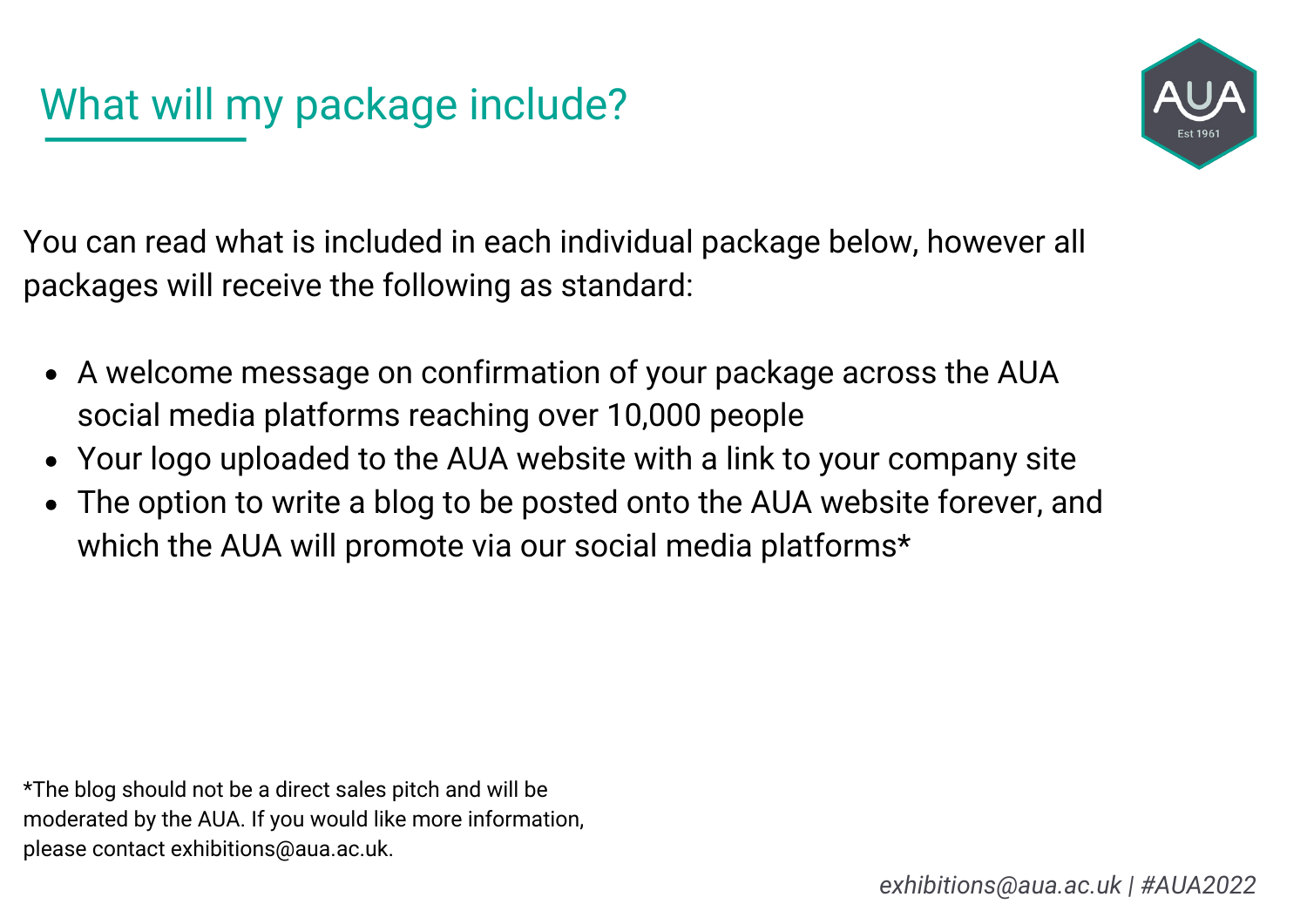

The exhibition is a central part of the Annual Conference. It provides a valuable networking and commercial opportunity for you, and enhances the overall conference experience for our delegates.

| You said:                                                      | We did:                                                                                                                                                                                                                                                                                                                                                                                                                                                                                                                                                                                                                                                                                            |
|----------------------------------------------------------------|----------------------------------------------------------------------------------------------------------------------------------------------------------------------------------------------------------------------------------------------------------------------------------------------------------------------------------------------------------------------------------------------------------------------------------------------------------------------------------------------------------------------------------------------------------------------------------------------------------------------------------------------------------------------------------------------------|
| "Think of more ways to<br>entice attendees to<br>stands more." | • For 2022, we have opted for a smaller, counter unit in place of the traditional large six foot<br>tables allowing for better interaction between you and delegates.<br>• To further encourage delegates to visit your stands, we intend to provide refreshments to<br>all our exhibitors to place on your table during the refreshment breaks and lunch.<br>• Delegates will be given an 'exhibitor passport' to collect individual stamps from each<br>exhibitor to be in with a chance of winning a prize.<br>• We encourage you to interact with our delegates using the AUA Conference App which<br>will be available to both exhibitors and delegates around a month before the Conference. |
| "Make sure a better<br>flow of delegates."                     | • For 2022, we have opted for open plan exhibition stands to ensure a more welcoming and<br>engaging space.                                                                                                                                                                                                                                                                                                                                                                                                                                                                                                                                                                                        |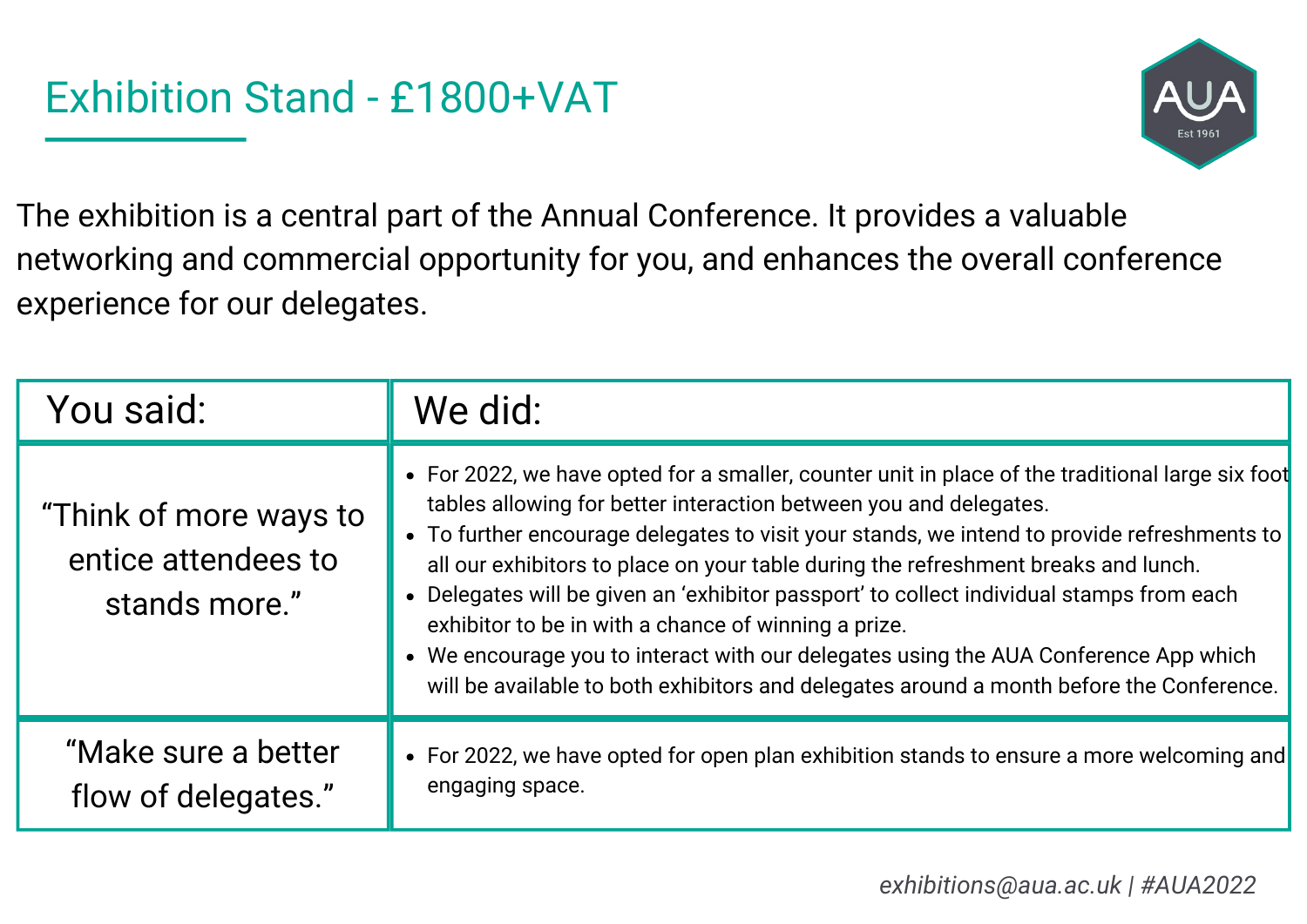### Standard Exhibition Stand - £1800+VAT



A standard exhibition stand includes:

- An open plan shell scheme, two bar stools and a counter unit for the duration of the Conference (Thursday 7 and Friday 8 July 2022)
- Two exhibitors per stand, per day\*
- Refreshments and lunch for two people per day\*
- Power point and Wi-Fi access\*\*



\*You can have an additional 3 exhibitors attend per day, per stand at a cost of £45+VAT per person, per day.

This price includes refreshments and lunch for each day.

\*\*Internet is not to be used for large presentations but only for your general access.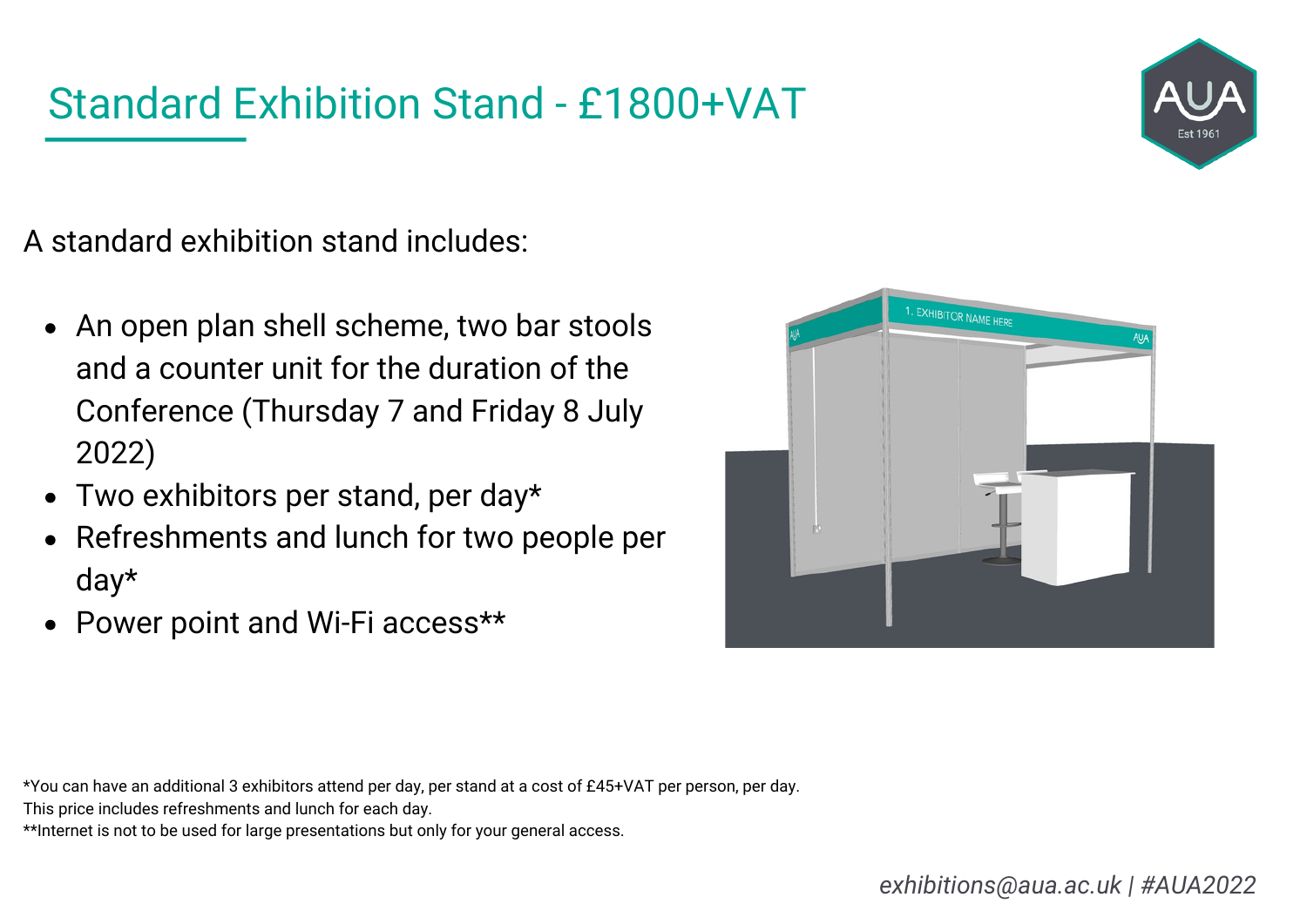# Upgrade your Exhibition Stand



Add any of the following optional extras to upgrade to a premium stand:

- Additional bar stools £30+VAT
- Brand your counter unit\* (1m x 1m) £60+VAT
- Brand your fabric shell backdrop\*- £380+VAT
- Round poseur table £40+VAT
- 42" screen hire £150+VAT
- Literature rack £30+VAT
- 18 millimetre raised floor with cord carpet and ramped aluminium edges - £200+VAT



\*There are specific requirements needed for this optional extra, which will be provided to you upon confirmation of your package.

Please note, the above prices are for the full duration of the Conference and will be available to you for both Thursday 7 and Friday 8 July 2022.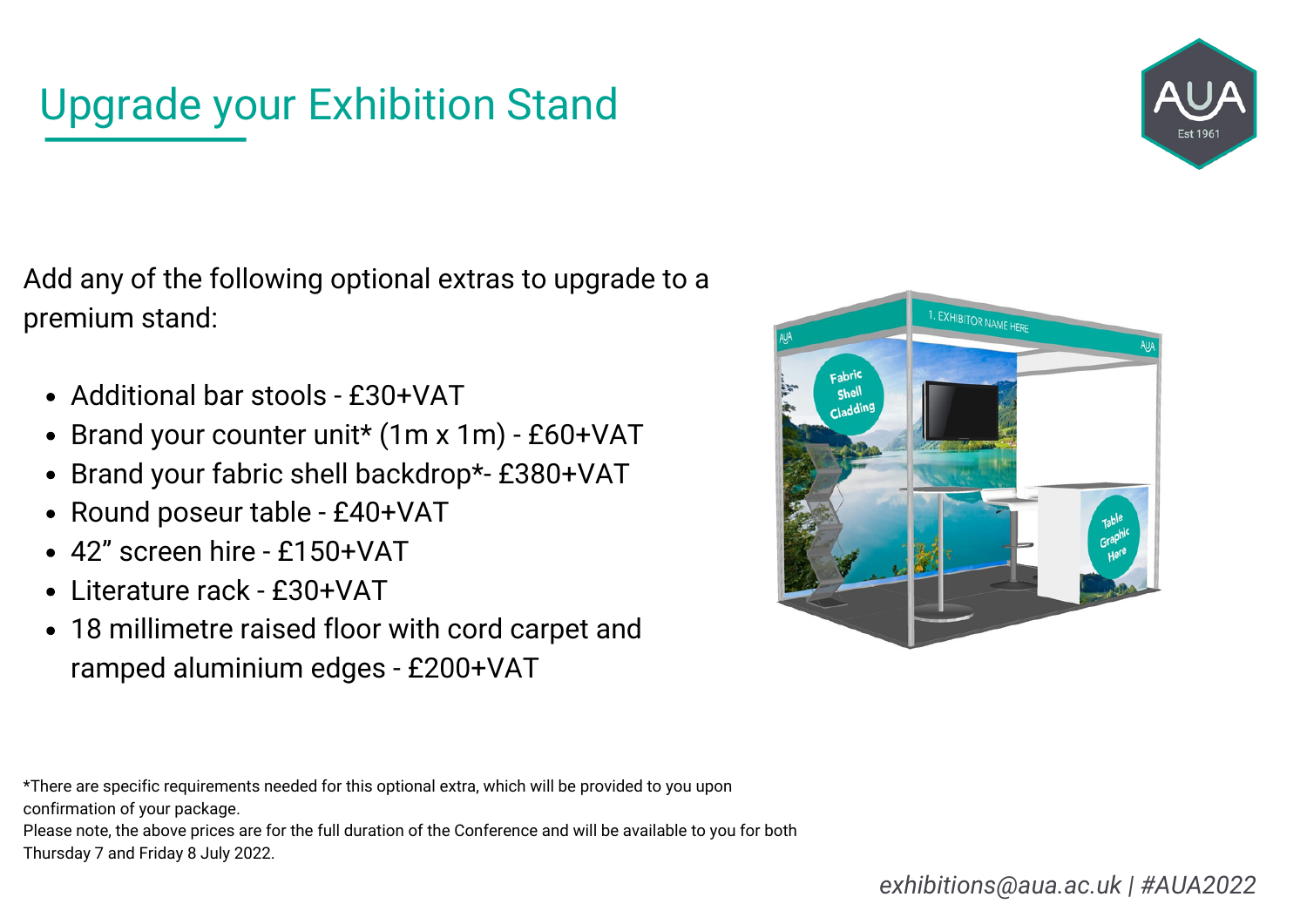# Supplier showcase - SOLD OUT



This is your chance to participate in the Conference programme. A supplier showcase enables you to deliver a sponsored session to delegates who choose to attend your session. You will be required to complete a session proposal form (sent to you once we have received your booking form) detailing what your session will contain, and it will need to fit with the Conference theme, but otherwise, the options are limitless! A targeted and very limited opportunity!

As part of this package you will receive:

- A 60 minute slot to deliver your session\*
- Pop-up banners in your session room (supplied by the presenter) during your session
- Your session advertised in the main conference programme
- Up to three people to deliver your session

This package **does not** include attendance at the rest of the Conference.

\*Please note a Supplier Showcase is not a direct sales pitch opportunity, but a sponsored working session that should offer attendees clear learning outcomes.



*exhibitions@aua.ac.uk | #AUA2022*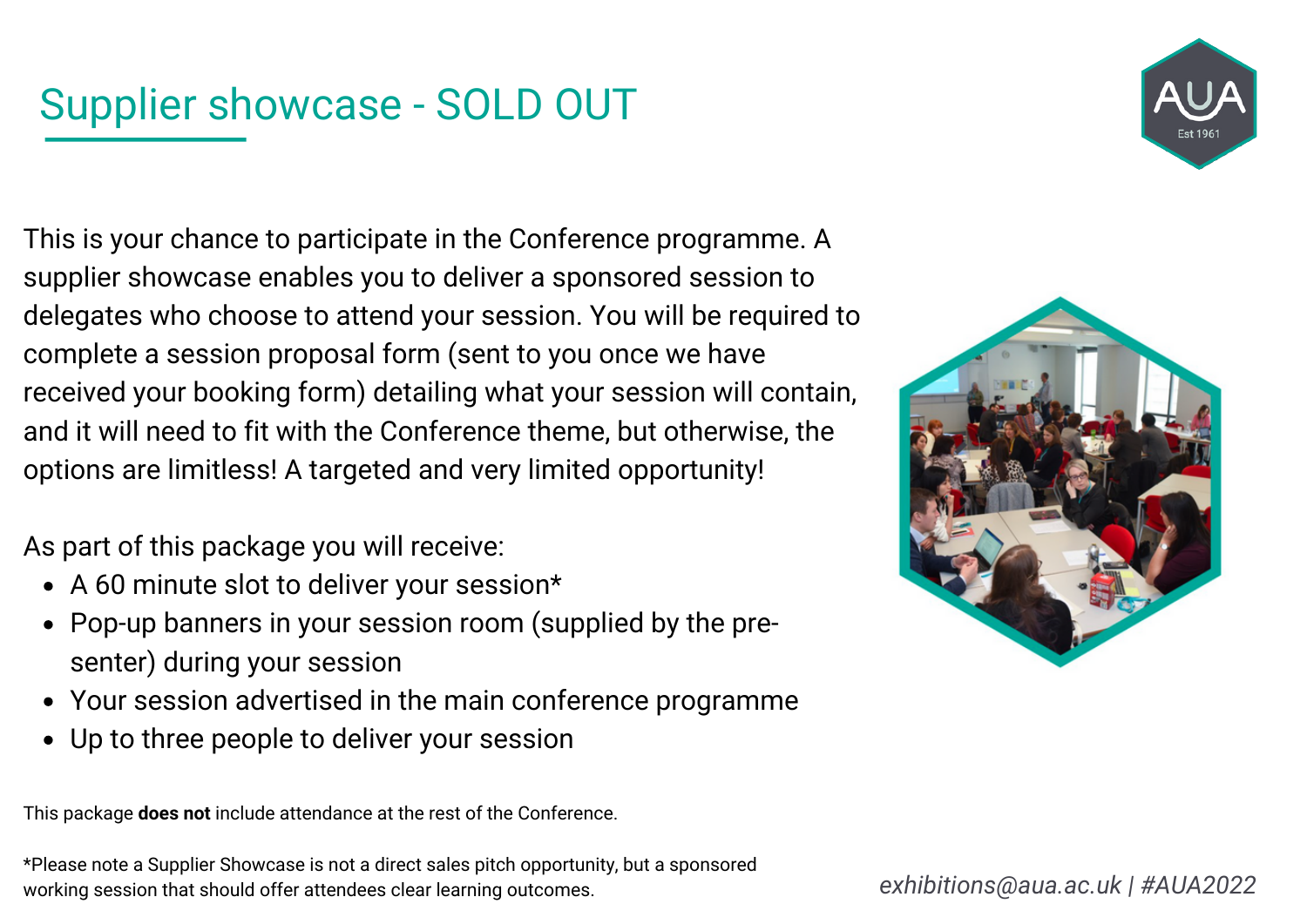# Plenary sponsorship - £500+VAT



There are three opportunities to sponsor a plenary session; the opening, middle and closing plenary. The speakers and session topics will be available later in the year.

As part of this package you will receive:

- The opportunity to promote your company to the full delegation
- Attendance for two people in your sponsored session
- Acknowledgement of and thanks to your company as the sponsor of the session introduction by the AUA Chair
- Opportunity to place a pop-up banner (provided by the sponsor) on the stage

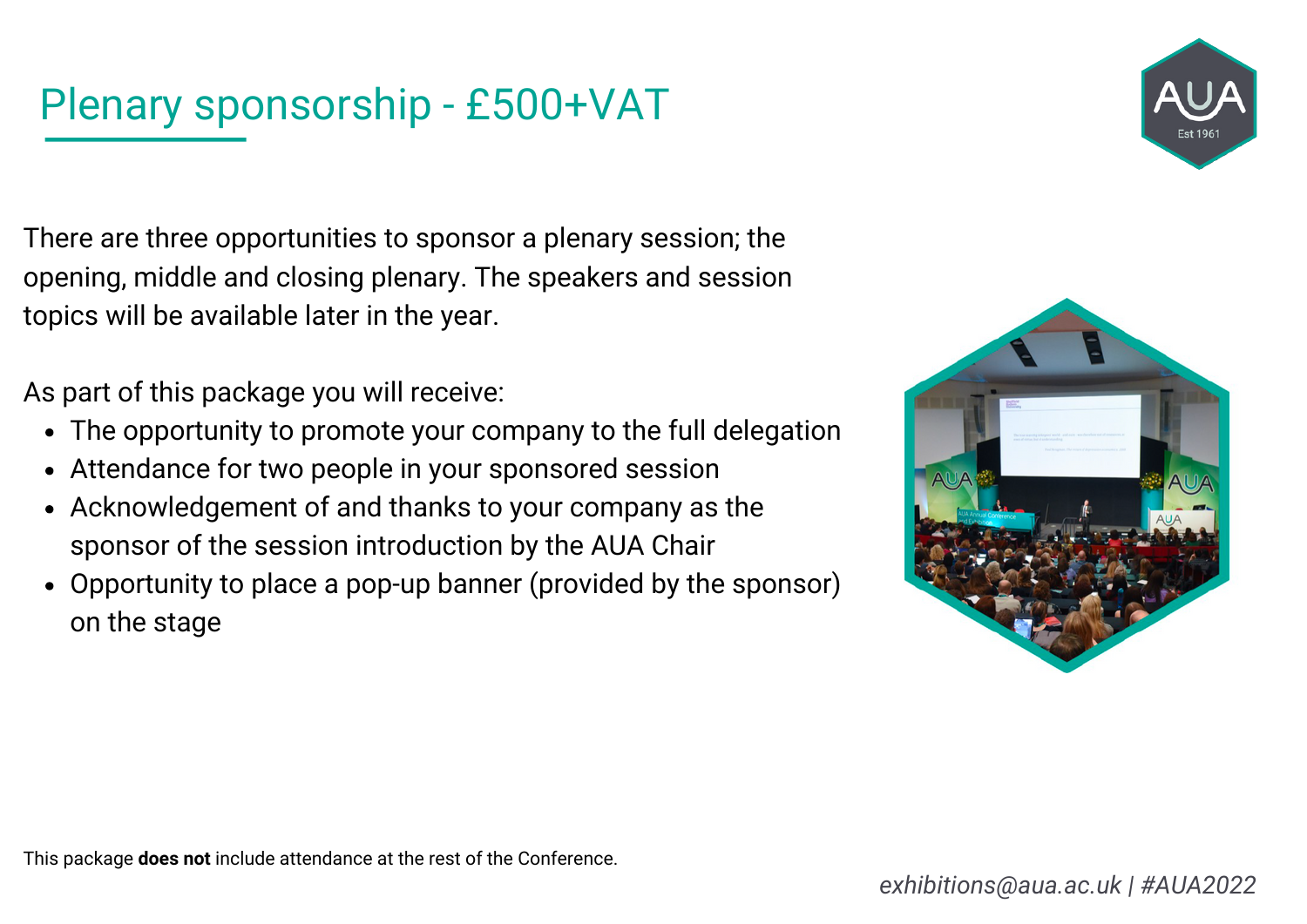### Hotspot - £250+VAT

Taking place in the Opening Plenary, a hotspot gives you maximum exposure to delegates at the start of Conference. It is an ideal addition to an exhibition stand or supplier showcase as you have the opportunity to encourage delegates to visit your stand or join your session (capacity dependent). We have had poems, role play, standup jokes and more, so we encourage you to be as creative and engaging as possible.

As part of this package you will receive:

- Two minutes to speak to the full delegation in the main conference room
- Opportunity for up to two people to deliver the hotspot  $\bullet$
- Opportunity for a branded slide to be shown on screen

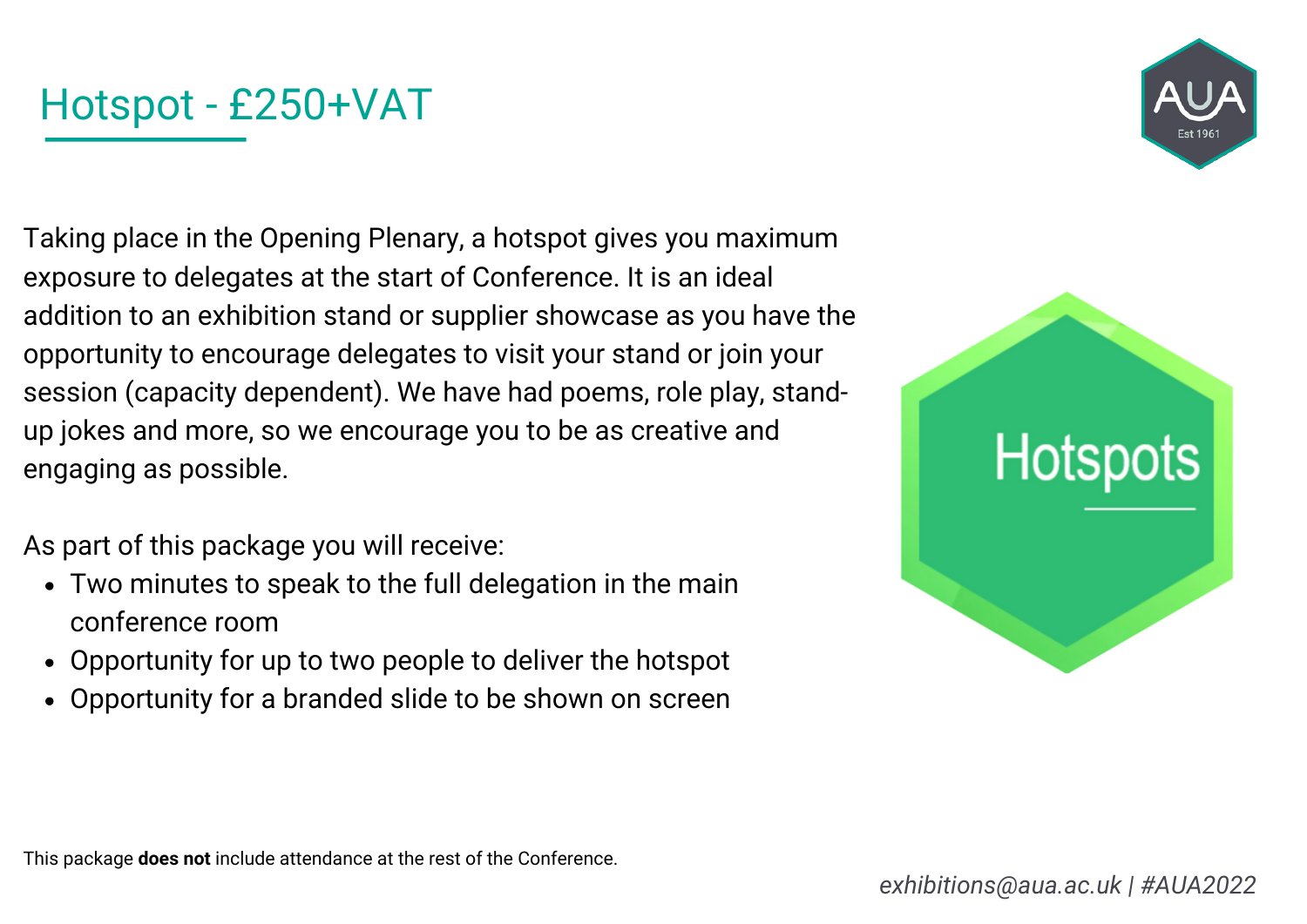

The delegate bag marketing insert is an opportunity to include your marketing material in our delegate packs which are provided to all Conference attendees.

As part of this package you will receive:

One insert any size up to A4, in each delegate bag (provided by the sponsor)

This package **does not** include attendance at the rest of the Conference.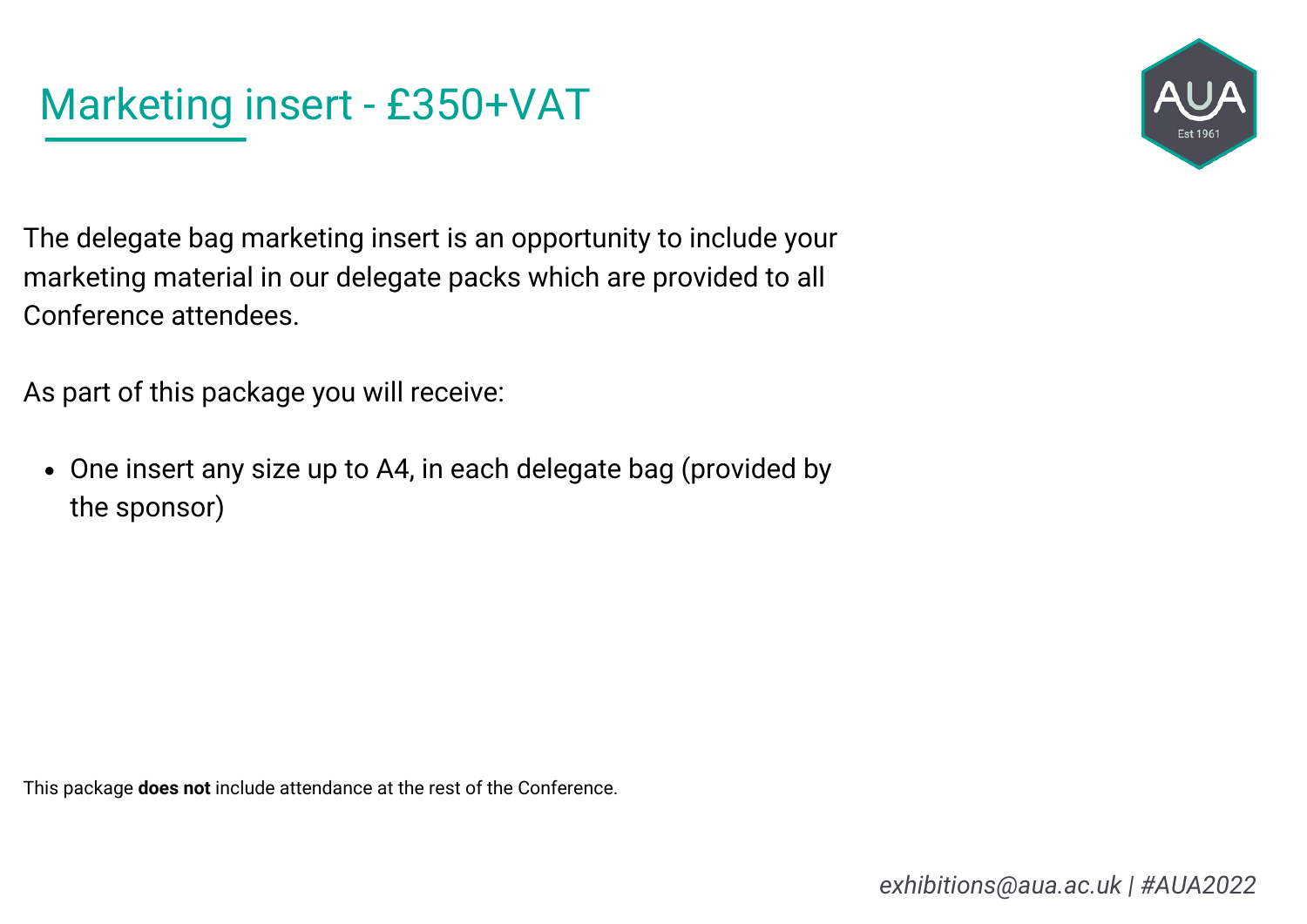# Rolling banner on the app - £250+VAT

Take the opportunity to draw further notice to your brand by purchasing a full colour rolling banner advertisement within the Conference App. This opportunity allows your banner to be displayed on a continuous loop at the top of the App.

As part of this package you will receive:

One banner (to be agreed upon), on a 5 second loop on the Conference App across the two days

In 2019, 594 of our delegates logged into the App. They took over 35,000 actions and used the app for over 26,000 minutes throughout the conference. Users viewed the rolling banners a total of 134,000 times, the sponsored banners 62,200 times and tapped through to the sponsored banners information 256 times across the two days.



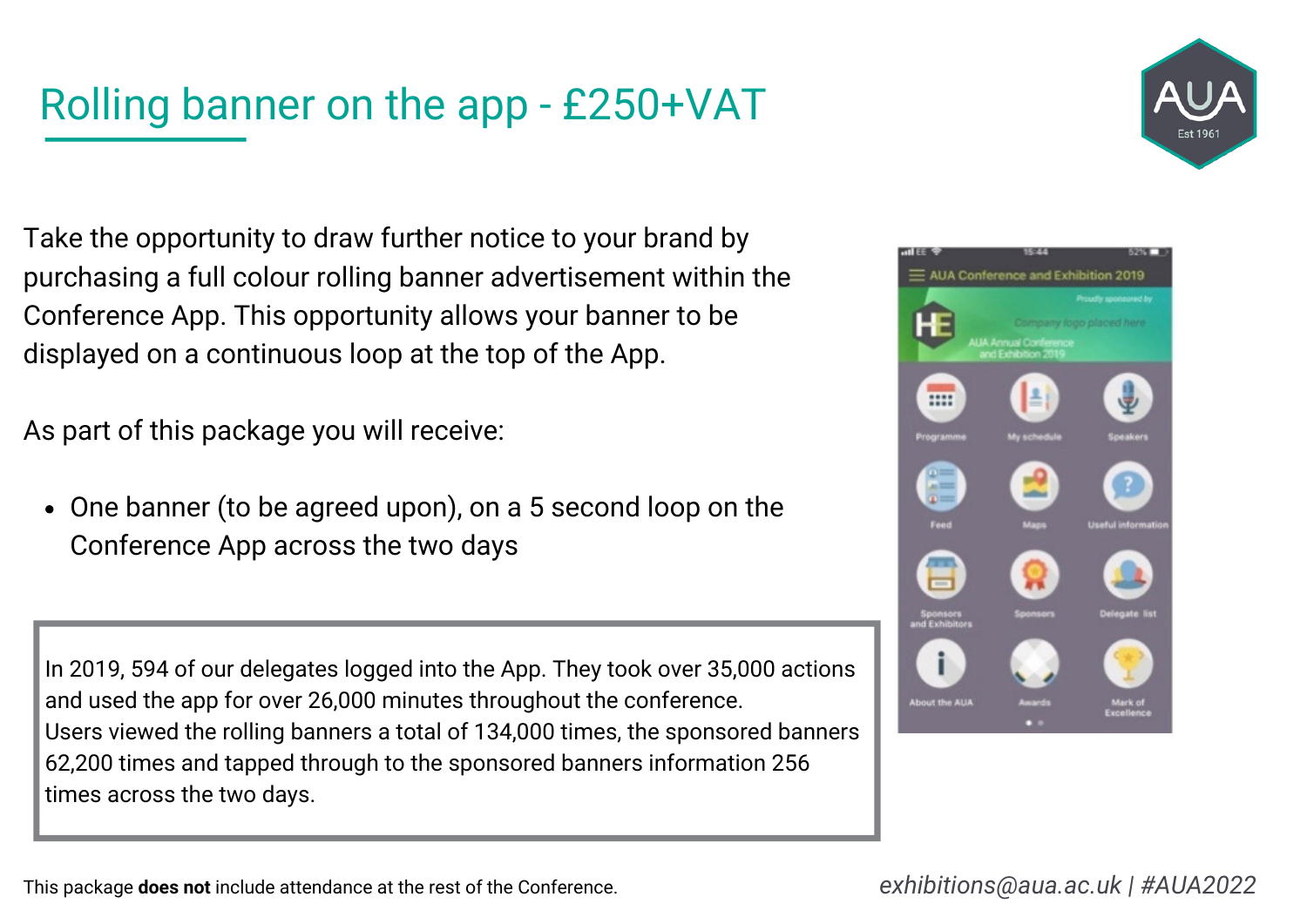



Sponsorship of our reusable delegate bags is an opportunity to include your logo on the front of each of the bags which are given to all conference attendees.

As part of this package you will receive:

- Your logo printed clearly on the front of each delegate bag
- Opportunity to market your brand after the event has finished as all bags are fully reusable

This package **does not** include attendance at the rest of the Conference.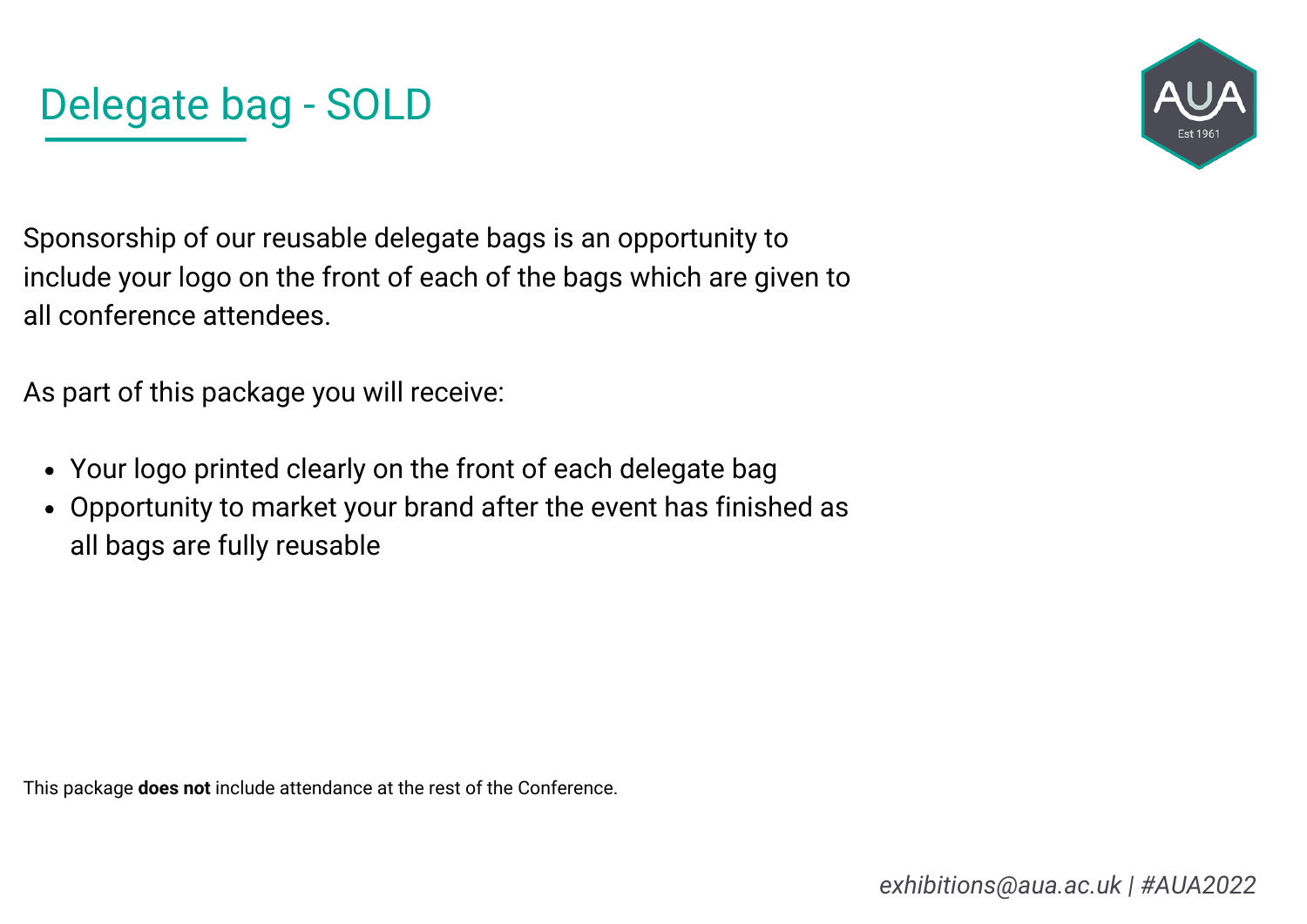### Branded merchandise item - Free

Take the opportunity to contribute one branded item for inclusion in the delegate bags with no sponsorship fees. There is a wide selection of items to choose from, or you can suggest an alternative item you think would be useful for delegates.

Suggested items include:

- Pens
- Notepad
- Umbrellas
- Mints
- Water bottle
- Sticky notes
- USB Stick
- Highlighter
	- Sweets
- Tissues
- Power bank charger

To take advantage of this opportunity you will need to confirm which item you would like and send them directly to the AUA Office no later than Friday, 18 March. The AUA will confirm how many of each item we require in the New Year.

This package **does not** include attendance at the rest of the Conference.

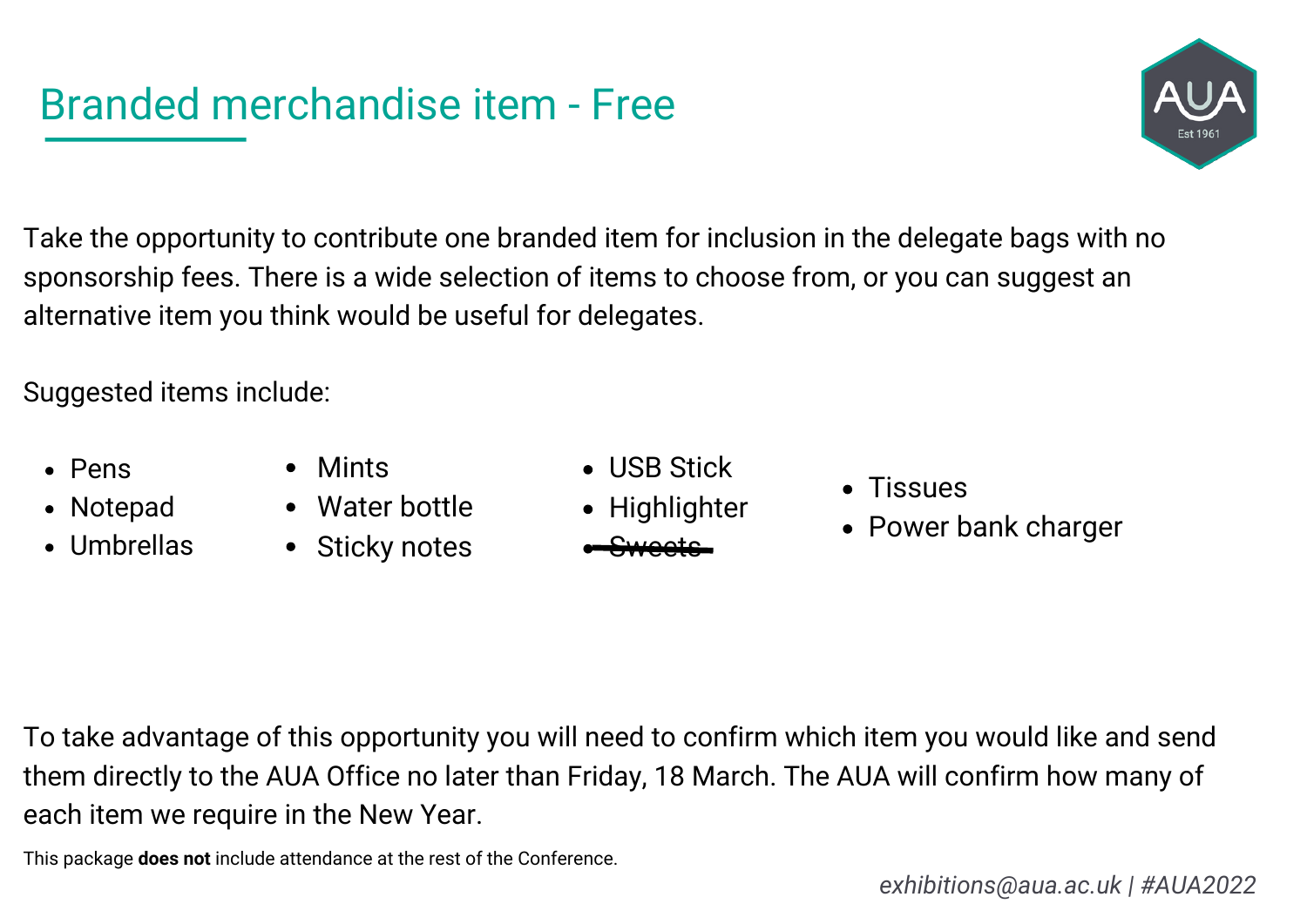# Drinks Reception and Gala Dinner Sponsorship - £4000+VAT | SOLD



The Drinks Reception and Gala Dinner is the much anticipated social highlight of the Conference and will be held on the Monday evening.

As part of this package you will receive:

- Acknowledgement of you as the sponsor during the welcome speech by the AUA Chair
- Attendance at the Drinks Reception, Gala Dinner and Awards Ceremony for three people (two extra sponsors can attend for an additional fee)
- Pop-up banner(s) in key locations provided by the sponsor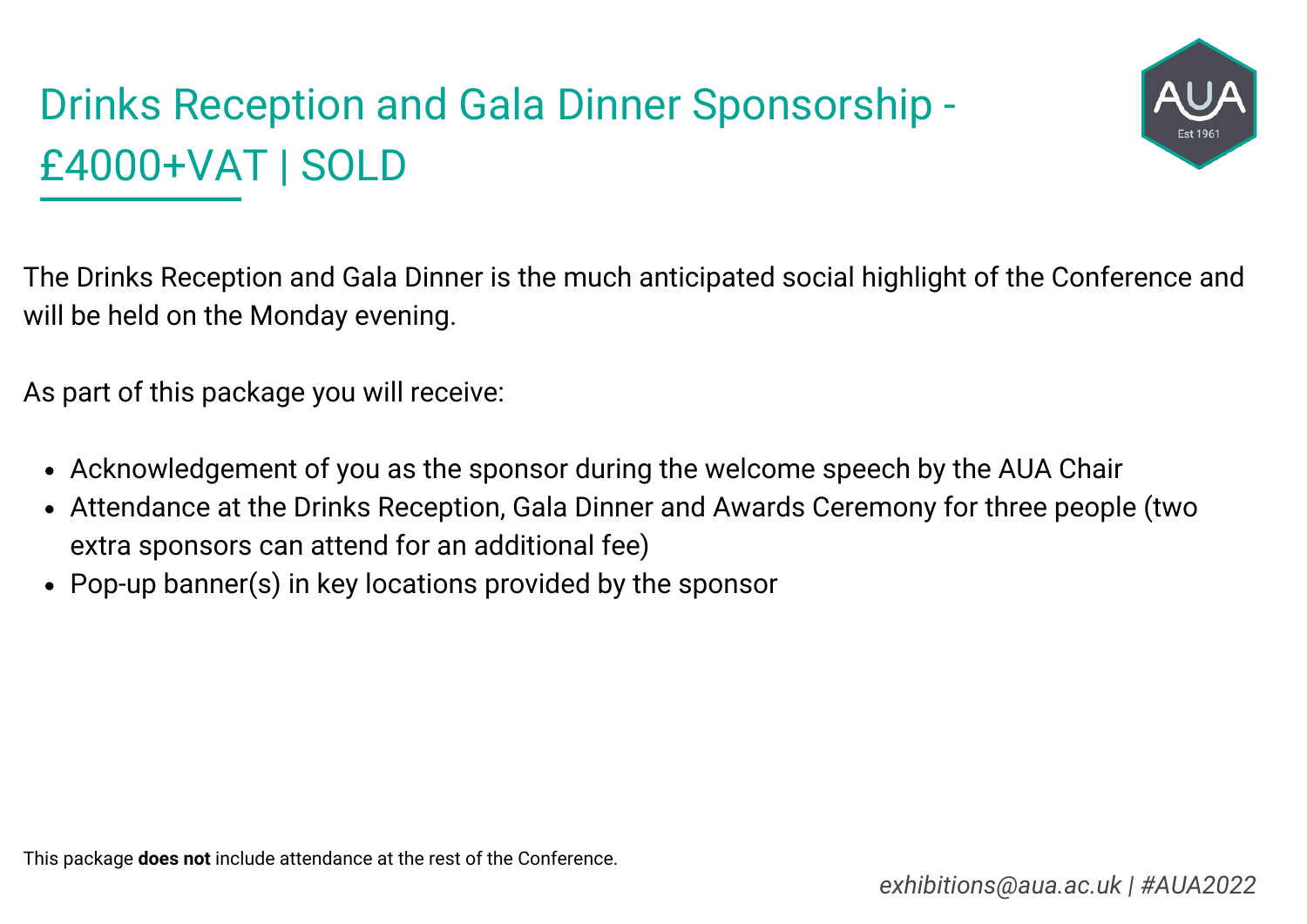### Terms and conditions



These terms and conditions are applicable to anyone who has purchased a commercial opportunity at the AUA Annual Conference and Exhibition 2022.

Your booking is deemed to have been received and confirmed once an invoice has been raised and sent for your package. After this point, should you wish to cancel your package the following terms and conditions will apply.

#### **Cancellation Policy**

Cancellation of any sponsorship package, supplier showcase and/or Exhibition booking should be made in writing to exhibitions@aua.ac.uk at the earliest available opportunity.

Where a cancellation is requested the following fees will be applicable:

| Package                    | 100%              | 75%                | 50%                 | 25%                                      | No charge        |
|----------------------------|-------------------|--------------------|---------------------|------------------------------------------|------------------|
| <b>Exhibition stand</b>    | Less than 4 weeks | 4 - 8 weeks before | 8 - 12 weeks before | 12 - 16 weeks before                     | 16 weeks or more |
|                            | before the event  | the event          | the event           | the event                                | before the event |
| Supplier showcase          | Less than 4 weeks | 4 - 8 weeks before | the event           | 8 - 12 weeks before 12 - 16 weeks before | 16 weeks or more |
| $***$                      | before the event  | the event          |                     | the event                                | before the event |
| Plenary / Hotspot          | Less than 4 weeks | 4 - 8 weeks before | 8 - 12 weeks before | <b>NA</b>                                | 12 weeks or more |
| Sponsorship                | before the event  | the event          | the event           |                                          | before the event |
| Delegate                   | Less than 1 week  | 1 - 2 weeks before | 2 - 3 weeks before  | <b>NA</b>                                | 3 weeks or more  |
| <b>Promotional Inserts</b> | before the event  | the event          | the event           |                                          | before the event |